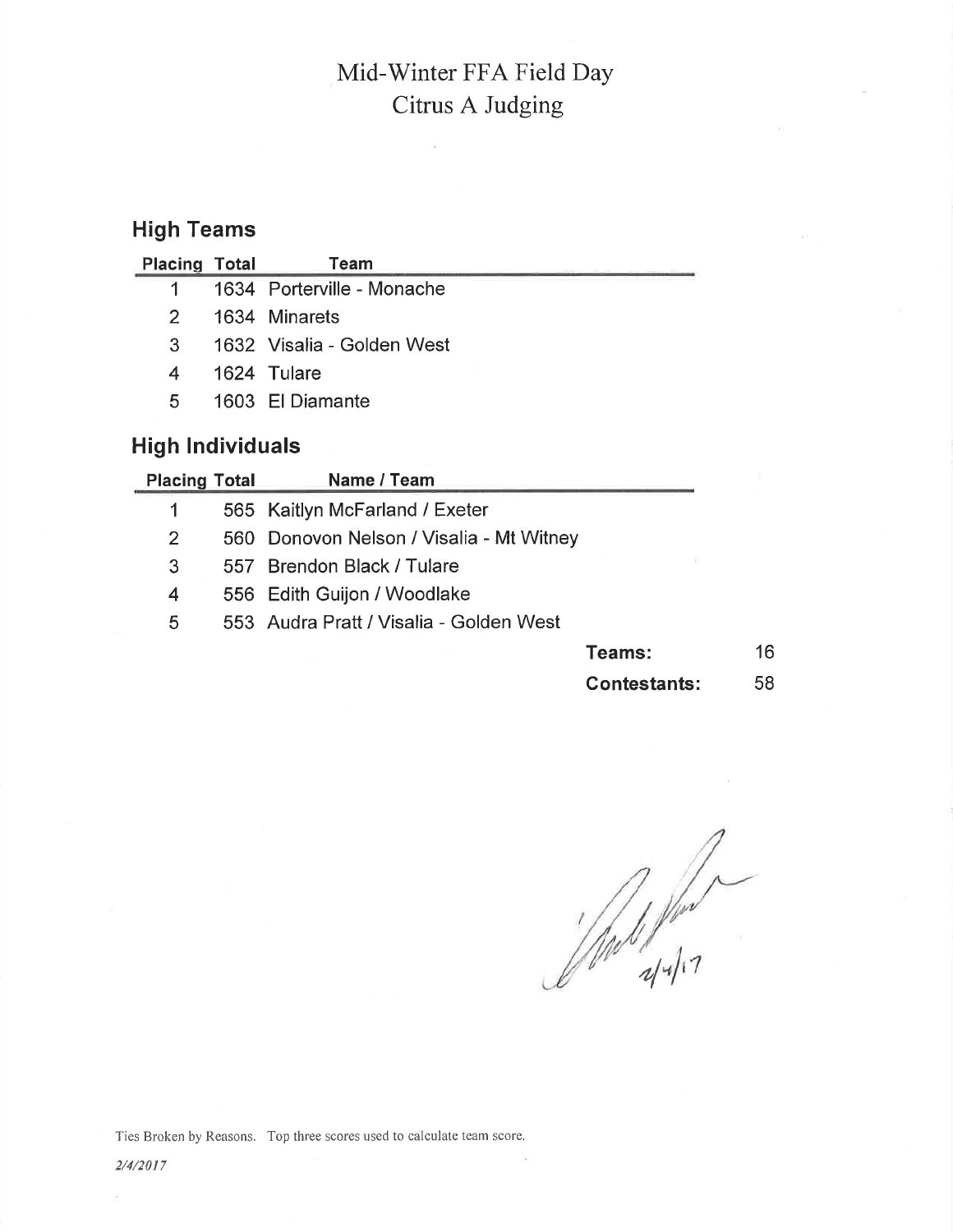| Teams:       | 16 |
|--------------|----|
| Contestants: | 58 |

| <b>High Teams</b>    |                            | <b>High Individuals</b> |     |                                          |
|----------------------|----------------------------|-------------------------|-----|------------------------------------------|
| <b>Placing Total</b> | Team                       | <b>Placing Total</b>    |     | Name/Team                                |
|                      | 1634 Porterville - Monache |                         |     | 565 Kaitlyn McFarland / Exeter           |
| 2                    | 1634 Minarets              | 2                       |     | 560 Donovon Nelson / Visalia - Mt Witney |
| 3                    | 1632 Visalia - Golden West | 3                       | 557 | Brendon Black / Tulare                   |
| 4                    | 1624 Tulare                | 4                       |     | 556 Edith Guijon / Woodlake              |
| 5                    | 1603 El Diamante           | 5                       |     | 553 Audra Pratt / Visalia - Golden West  |

#### Sub Contest High Teams Sub Contest High Individuals

|                | <b>Sub Contest Placing Team</b> | <b>Score</b> |                |   | <b>Sub Contest Placing Name/Team</b> | <b>Score</b> |
|----------------|---------------------------------|--------------|----------------|---|--------------------------------------|--------------|
| Oranges        | <b>Minarets</b><br>1            | 418          | Oranges        | 1 | <b>Dilan Basila/Minarets</b>         | 145          |
|                | Porterville - Monache<br>2      | 412          |                | 2 | Hunter Seymore/El Diamante           | 143          |
|                | Arvin<br>3                      | 410          |                | 3 | Donovon Nelson/Visalia - Mt Witney   | 143          |
|                | Tulare<br>4                     | 409          |                | 4 | Edith Guijon/Woodlake                | 142          |
|                | Visalia - Mt Witney<br>5        | 405          |                | 5 | Mckenna Rodgers/Porterville          | 142          |
| Grapefruit     | <b>Minarets</b><br>1            | 402          | Grapefruit     | 1 | Paola Zarate/Pioneer Valley          | 139          |
|                | Woodlake<br>2                   | 394          |                | 2 | Brendon Black/Tulare                 | 138          |
|                | Visalia - Golden West<br>3      | 394          |                | 3 | Audra Pratt/Visalia - Golden West    | 137          |
|                | Exeter<br>4                     | 394          |                | 4 | <b>Travis E Daniel/Corcoran</b>      | 137          |
|                | El Diamante<br>5                | 393          |                | 5 | <b>Alexis Fringer/Minarets</b>       | 136          |
| Lemon/Mandarin | Reedley<br>1                    | 294          | Lemon/Mandarin | 1 | Kaylee Faria/El Diamante             | 100          |
|                | Exeter<br>$\overline{2}$        | 293          |                | 2 | Donovon Nelson/Visalia - Mt Witney   | 100          |
|                | Porterville - Monache<br>3      | 292          |                | 3 | Kaitlyn McFarland/Exeter             | 100          |
|                | Tulare<br>4                     | 292          |                | 4 | Adriana Ramirez/Pioneer Valley       | 100          |
|                | Strathmore<br>5                 | 292          |                | 5 | Hayley Fernandes/Tulare              | 100          |
| ID             | Visalia - Golden West<br>1      | 290          | ID             | 1 | Kaitlyn McFarland/Exeter             | 100          |
|                | Visalia - Mt Witney<br>2        | 265          |                | 2 | Audra Pratt/Visalia - Golden West    | 100          |
|                | Porterville - Monache<br>3      | 260          |                | 3 | Brayden Leyva/Porterville - Monache  | 95           |
|                | <b>Minarets</b><br>4            | 260          |                | 4 | Edith Guijon/Woodlake                | 95           |
|                | El Diamante<br>5                | 255          |                | 5 | Donovon Nelson/Visalia - Mt Witney   | 95           |
| Trees          | Porterville - Monache<br>1      | 280          | <b>Trees</b>   | 1 | Brayden Leyva/Porterville - Monache  | 99           |
|                | 2<br>Tulare                     | 277          |                | 2 | Brendon Black/Tulare                 | 98           |
|                | El Diamante<br>3                | 274          |                | 3 | Edith Guijon/Woodlake                | 96           |
|                | Woodlake<br>4                   | 274          |                | 4 | Dilan Basila/Minarets                | 96           |
|                | Minarets<br>5                   | 267          |                | 5 | Lily Serrato/Porterville - Monache   | 95           |
|                |                                 |              |                |   |                                      |              |

Ties Broken by Reasons. Top three scores used to calculate team score

 $\lambda$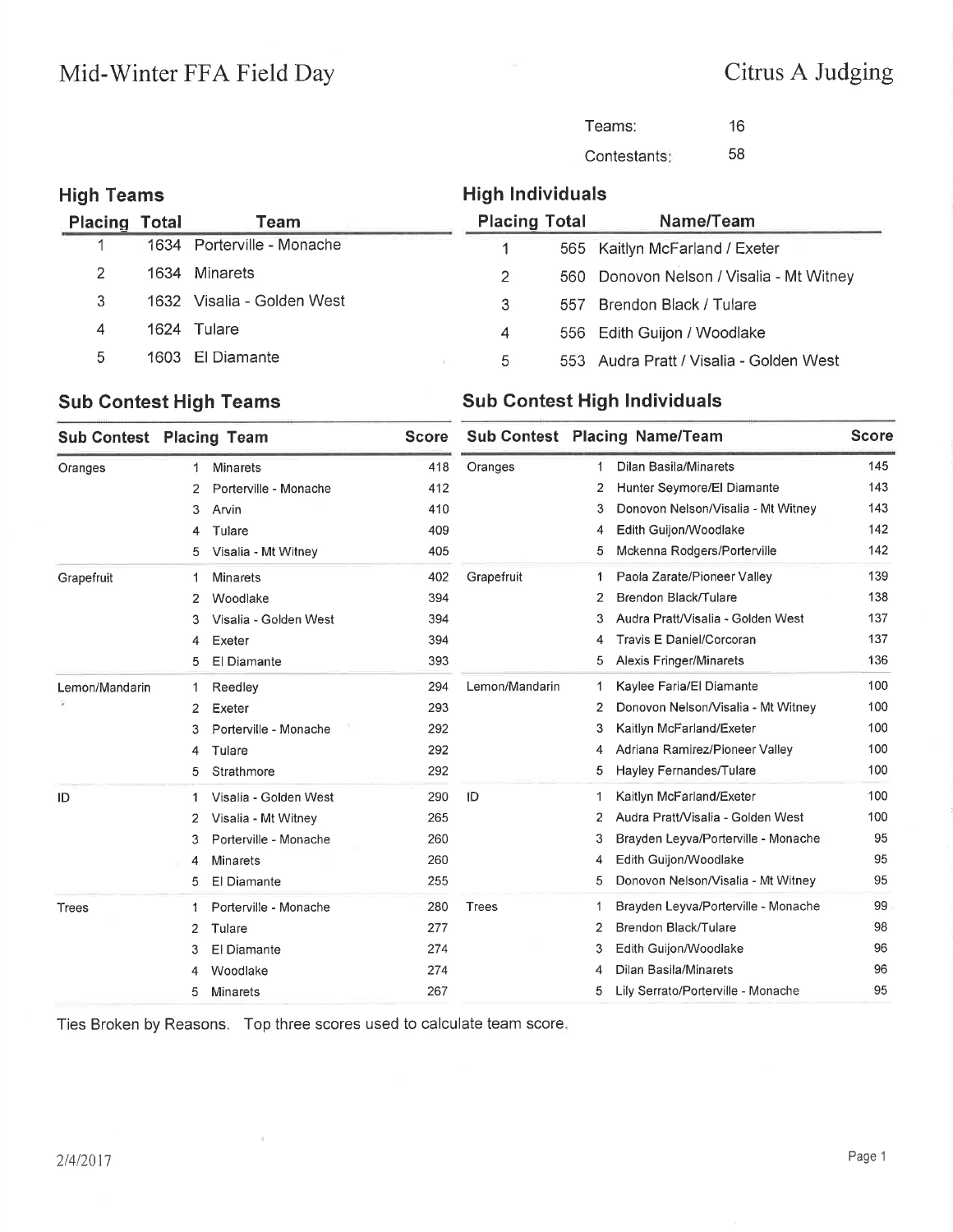Citrus A Judging

# **Individual Results**

|                       |    | Oranges 1 Oranges 2 Lemon 1 Grapefruit Grapefruit Mandarin |    |    | 2  | 1  | Tree 1 | Rsns | Oranges 1 Grapefruit<br>1 Rns | Tree<br>Reasons | ID  | Tie | Total       | Place           |
|-----------------------|----|------------------------------------------------------------|----|----|----|----|--------|------|-------------------------------|-----------------|-----|-----|-------------|-----------------|
| Arvin                 |    |                                                            |    |    |    |    |        |      |                               |                 |     |     | 1498        | 14              |
| <b>Aided Flores</b>   | 47 | 48                                                         | 41 | 48 | 38 | 50 | 48     | 41   | 34                            | 31              | 75  | 106 | 501         | 43              |
| Briseyda Sanchez      | 50 | 48                                                         | 47 | 48 | 30 | 40 | 48     | 30   | 36                            | 20              | 60  | 86  | 457         | 57              |
| Leslie Bahena         | 50 | 48                                                         | 42 | 50 | 43 | 44 | 48     | 39   | 39                            | 34              | 65  | 112 | $502*$      | 42              |
| Lizbeth Cedeno        | 50 | 48                                                         | 42 | 50 | 50 | 48 | 48     | 39   | 36                            | 29              | 55  | 104 | 495 * 47    |                 |
| Corcoran              |    |                                                            |    |    |    |    |        |      |                               |                 |     |     | 1474        | 15              |
| Evan Boss             | 47 | 46                                                         | 40 | 50 | 41 | 36 | 46     | 30   | 38                            | 24              | 65  | 92  | 463         | 55              |
| Mitchell Boss         | 40 | 50                                                         | 50 | 43 | 50 | 48 | 50     | 31   | 39                            | 29              | 70  | 99  | 500 *       | 45              |
| Travis E Daniel       | 46 | 48                                                         | 47 | 46 | 50 | 50 | 50     | 29   | 41                            | 10              | 65  | 80  | 482 *       | 53              |
| Tyler Jordan          | 50 | 46                                                         | 42 | 34 | 50 | 48 | 50     | 30   | 39                            | 38              | 65  | 107 | 492 * 51    |                 |
| <b>El Diamante</b>    |    |                                                            |    |    |    |    |        |      |                               |                 |     |     | 1603        | $\overline{2}$  |
| Caitlyn Childres      | 46 | 48                                                         | 48 | 48 | 47 | 30 | 38     | 42   | 39                            | 30              | 95  | 111 | 511         | 32              |
| Hunter Seymore        | 50 | 46                                                         | 42 | 48 | 41 | 50 | 50     | 47   | 43                            | 42              | 75  | 132 | 534 *       | 18              |
| Josh Akkerman         | 39 | 48                                                         | 50 | 43 | 47 | 48 | 50     | 40   | 41                            | 38              | 95  | 119 | 539         | $*$ 14          |
| Kaylee Faria          | 39 | 42                                                         | 50 | 47 | 38 | 50 | 50     | 40   | 45                            | 44              | 85  | 129 | 530 * 20    |                 |
| <b>Exeter</b>         |    |                                                            |    |    |    |    |        |      |                               |                 |     |     | 1600        | $\underline{7}$ |
| <b>Austin Robbins</b> | 40 | 46                                                         | 47 | 44 | 41 | 50 | 50     | 29   | 36                            | 26              | 85  | 91  | 494         | 50              |
| Grace Jardon          | 47 | 46                                                         | 50 | 50 | 41 | 48 | 50     | 35   | 39                            | 29              | 95  | 103 | 530*        | 21              |
| Hayli Limon           | 50 | 48                                                         | 47 | 50 | 38 | 48 | 50     | 41   | 41                            | 32              | 60  | 114 | 505 * 41    |                 |
| Kaitlyn McFarland     | 50 | 48                                                         | 50 | 47 | 47 | 50 | 50     | 40   | 41                            | 42              | 100 | 123 | $565*1$     |                 |
| Lemoore               |    |                                                            |    |    |    |    |        |      |                               |                 |     |     | 1517        | 13              |
| Alex Walker           | 50 | 48                                                         | 47 | 44 | 31 | 50 | 50     | 30   | 41                            | 43              | 80  | 114 | 514 * 31    |                 |
| 2/4/2017              |    |                                                            |    |    |    |    |        |      |                               |                 |     |     | Page 1 of 4 |                 |

 $\sim$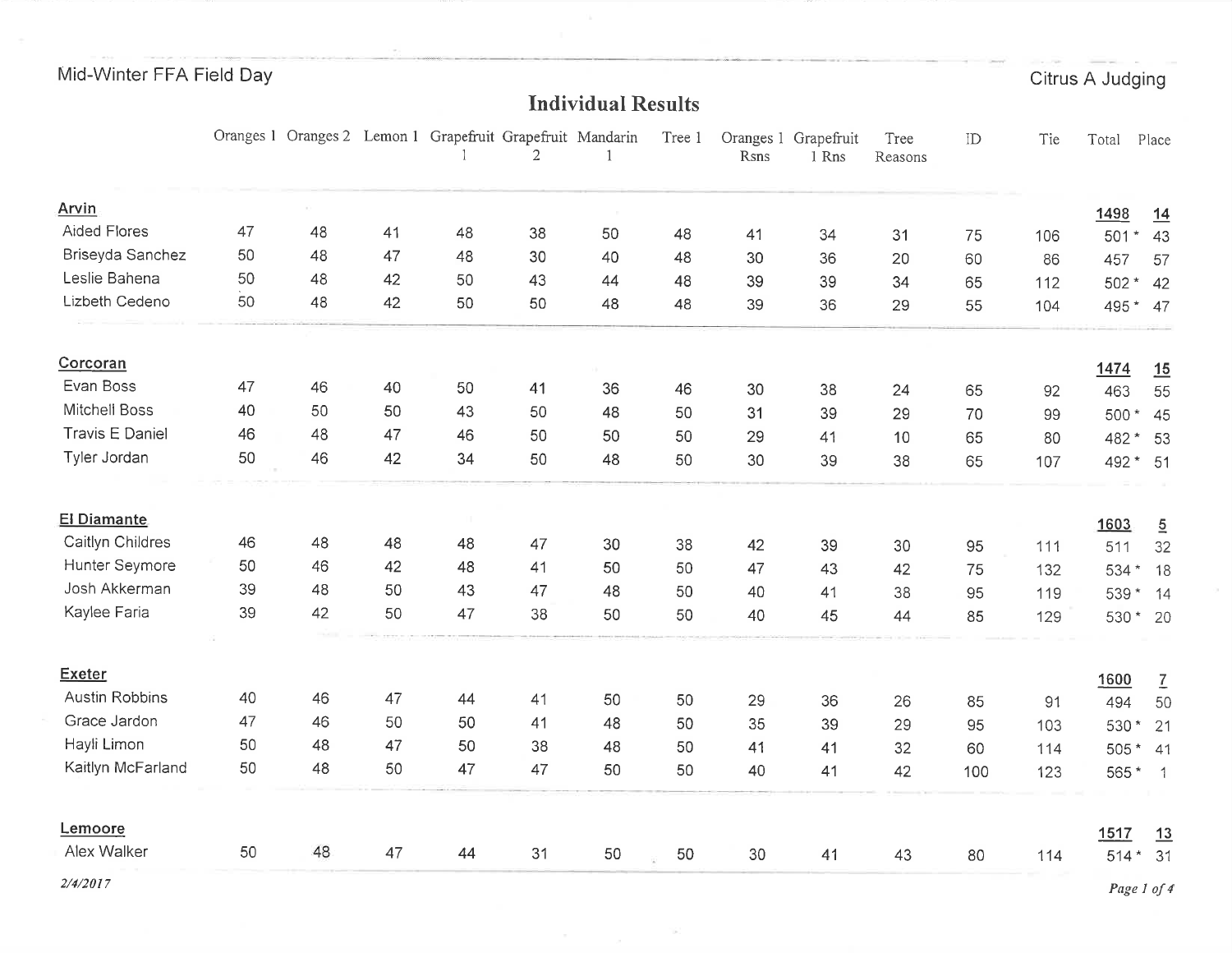Citrus A Judging

## **Individual Results**

|                        |    |    |    | Oranges 1 Oranges 2 Lemon 1 Grapefruit Grapefruit Mandarin | $\overline{2}$ |    | Tree 1 | Rsns | Oranges 1 Grapefruit<br>1 Rns | Tree<br>Reasons | ID | Tie | Total          | Place                |
|------------------------|----|----|----|------------------------------------------------------------|----------------|----|--------|------|-------------------------------|-----------------|----|-----|----------------|----------------------|
| <b>Brain Phelps</b>    | 46 | 42 | 47 | 40                                                         | 41             | 48 | 50     | 35   | 40                            | 36              | 70 | 111 | 495 *          | 46                   |
| <b>Treana Carter</b>   | 46 | 48 | 47 | 50                                                         | 41             | 48 | 50     | 30   | 39                            | 24              | 85 | 93  | 508 *          | 37                   |
|                        |    |    |    |                                                            |                |    |        |      |                               |                 |    |     |                |                      |
| <b>Minarets</b>        |    |    |    |                                                            |                |    |        |      |                               |                 |    |     | 1634           | $\overline{2}$       |
| Alexis Fringer         | 50 | 42 | 47 | 48                                                         | 50             | 50 | 46     | 39   | 38                            | 36              | 90 | 113 | 536 *          | 17                   |
| Colby Jobinger         | 46 | 48 | 50 | 40                                                         | 41             | 48 | 50     | 38   | 35                            | 26              | 85 | 99  | 507            | 38                   |
| Dilan Basila           | 50 | 48 | 47 | 42                                                         | 50             | 48 | 50     | 47   | 39                            | 46              | 85 | 132 | 552 *          | $\overline{7}$       |
| Michael Rezendes       | 50 | 48 | 47 | 48                                                         | 47             | 48 | 50     | 44   | 40                            | 39              | 85 | 123 | 546 *          | 8                    |
| <b>Pioneer Valley</b>  |    |    |    |                                                            |                |    |        |      |                               |                 |    |     | 1590           | $\overline{a}$       |
| Adriana Ramirez        | 47 | 50 | 50 | 48                                                         | 41             | 50 | 50     | 35   | 38                            | 41              | 90 | 114 | 540 *          | 13                   |
| Brandon Zepeda         | 50 | 48 | 47 | 40                                                         | 47             | 50 | 50     | 32   | 40                            | 33              | 45 | 105 | 482            | 52                   |
| Monserrat Garcia       | 50 | 48 | 42 | 40                                                         | 47             | 46 | 50     | 36   | 39                            | 23              | 85 | 98  | 506<br>$\star$ | 40                   |
| Paola Zarate           | 50 | 48 | 50 | 48                                                         | 50             | 48 | 50     | 40   | 41                            | 39              | 80 | 120 | 544 * 11       |                      |
| Porterville - Monache  |    |    |    |                                                            |                |    |        |      |                               |                 |    |     |                |                      |
| Amara Alghonaym        | 40 | 42 | 47 | 48                                                         | 41             | 50 | 50     | 46   | 41                            | 40              | 80 | 127 | 1634<br>525    | $\overline{1}$<br>23 |
| Brayden Leyva          | 40 | 48 | 47 | 43                                                         | 41             | 50 | 50     | 47   | 42                            | 49              | 95 | 138 | 552 *          | 6                    |
| Jordyn Stockton        | 46 | 48 | 47 | 50                                                         | 41             | 50 | 50     | 43   | 43                            | 36              | 90 | 122 | 544 * 10       |                      |
| Lily Serrato           | 50 | 42 | 50 | 50                                                         | 41             | 48 | 50     | 48   | 39                            | 45              | 75 | 132 | 538 * 15       |                      |
| Porterville            |    |    |    |                                                            |                |    |        |      |                               |                 |    |     | 1566           | 10                   |
| <b>Austin Crabtree</b> | 47 | 42 | 36 | 50                                                         | 41             | 50 | 50     | 39   | 39                            | 36              | 80 | 114 | $510*$         | 34                   |
| Chyann Stilles         | 46 | 46 | 47 | 43                                                         | 50             | 44 | 50     | 42   | 39                            | 39              | 85 | 120 | 531            | 19                   |
| Mckenna Rodgers        | 50 | 48 | 47 | 40                                                         | 41             | 50 | 50     | 44   | 41                            | 39              | 75 | 124 | 525 * 24       |                      |

 $\overline{\mathcal{D}}$ 

 $2/4/2017$ 

 $\sim$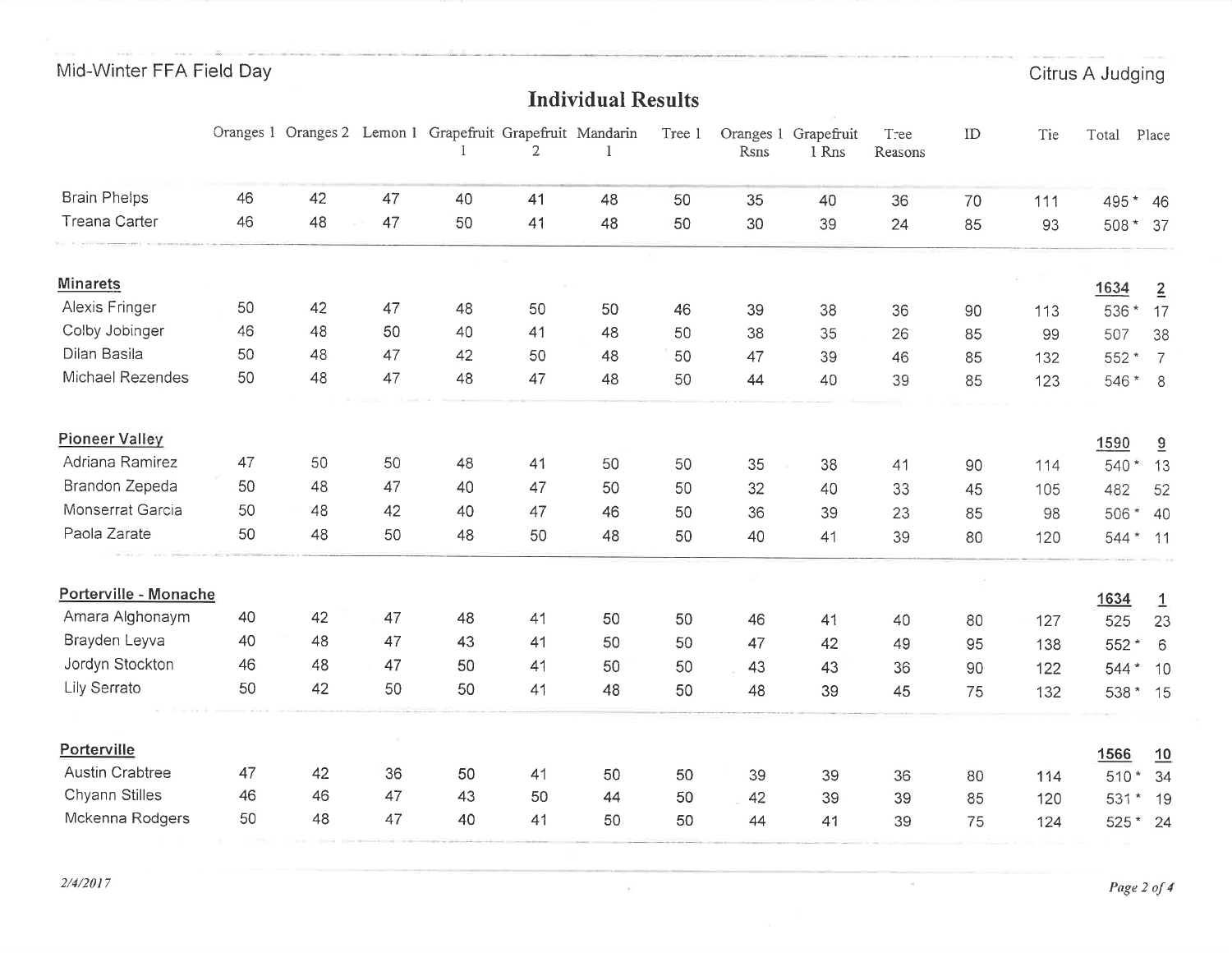Citrus A Judging

## **Individual Results**

 $\mathcal{L}$ 

 $\sim 10^{-3}$ 

 $\geq$ 

|                          |    | Oranges 1 Oranges 2 |    | Lemon 1 Grapefruit Grapefruit Mandarin | $\overline{2}$ |    | Tree 1 | Rsns | Oranges 1 Grapefruit<br>1 Rns | Tree<br>Reasons | ID  | Tie | Total          | Place               |
|--------------------------|----|---------------------|----|----------------------------------------|----------------|----|--------|------|-------------------------------|-----------------|-----|-----|----------------|---------------------|
| Reedley                  |    |                     |    |                                        |                |    |        |      |                               |                 |     |     | 1455           | 16                  |
| Aaron Jaramillo          | 42 | 46                  | 38 | 44                                     | 25             | 46 | 48     | 25   | 40                            | 32              | 50  | 97  | 436            | 58                  |
| Glenda Stewart           | 39 | 48                  | 50 | 46                                     | 30             | 50 | 46     | 30   | 37                            | 40              | 60  | 107 | 476 *          | 54                  |
| Joe Sandocal             | 47 | 48                  | 47 | 50                                     | 38             | 50 | 50     | 36   | 37                            | 20              | 95  | 93  | 518 * 29       |                     |
| Julio Rodriguez          | 36 | 48                  | 47 | 44                                     | 41             | 50 | 46     | 29   | 35                            | 20              | 65  | 84  | 461            | $*$ 56              |
| <b>Strathmore</b>        |    |                     |    |                                        |                |    |        |      |                               |                 |     |     | 1521           |                     |
| <b>Brittany Saunders</b> | 50 | 48                  | 50 | 48                                     | 50             | 50 | 50     | 30   | 36                            | 30              | 75  | 96  | $517*$         | 11<br>30            |
| Joe Vasquez              | 50 | 42                  | 47 | 44                                     | 47             | 48 | 50     | 30   | 35                            | 32              | 85  | 97  | 510 * 35       |                     |
| <b>Tanner Nuckols</b>    | 46 | 48                  | 47 | 35                                     | 50             | 50 | 38     | 39   | 39                            | 22              | 80  | 100 | 494 * 49       |                     |
| Tulare                   |    |                     |    |                                        |                |    |        |      |                               |                 |     |     | 1624           | $\overline{4}$      |
| <b>Brendon Black</b>     | 50 | 48                  | 50 | 48                                     | 47             | 48 | 50     | 40   | 43                            | 48              | 85  | 131 | 557 *          | $\mathcal{S}$       |
| <b>Hayley Fernandes</b>  | 46 | 42                  | 50 | 43                                     | 50             | 50 | 50     | 38   | 42                            | 34              | 75  | 114 | 520            | 28                  |
| Jurissa Moreno           | 50 | 42                  | 47 | 48                                     | 38             | 50 | 50     | 41   | 40                            | 36              | 80  | 117 | 522 *          | 27                  |
| <b>Lindsey Swall</b>     | 50 | 48                  | 47 | 40                                     | 47             | 50 | 50     | 40   | 40                            | 43              | 90  | 123 | 545 * 9        |                     |
| Visalia - Central Valley |    |                     |    |                                        |                |    |        |      |                               |                 |     |     | 1520           | 12                  |
| <b>Brody Miller</b>      | 50 | 42                  | 48 | 50                                     | 30             | 50 | 46     | 31   | 38                            | 39              | 85  | 108 | 509*           | 36                  |
| Dane Nelson              | 47 | 46                  | 50 | 48                                     | 38             | 48 | 50     | 41   | 39                            | 29              | 75  | 109 | 511<br>$\star$ | 33                  |
| Kyle Howard              | 50 | 48                  | 47 | 43                                     | 47             | 48 | 46     | 38   | 36                            | 32              | 65  | 106 | 500 * 44       |                     |
| Visalia - Golden West    |    |                     |    |                                        |                |    |        |      |                               |                 |     |     | 1632           |                     |
| Audra Pratt              | 50 | 48                  | 47 | 48                                     | 47             | 50 | 46     | 39   | 42                            | 36              | 100 | 117 | 553 *          | $\overline{3}$<br>5 |
| Isaac Luna               | 48 | 50                  | 47 | 42                                     | 47             | 48 | 50     | 30   | 41                            | 40              | 95  | 111 | 538 * 16       |                     |
| Nicholas Patton          | 50 | 48                  | 50 | 47                                     | 38             | 48 | 46     | 39   | 42                            | 38              | 95  | 119 | 541            | $*$ 12              |

 $\alpha'$ 

 $2/4/2017$ 

Page 3 of 4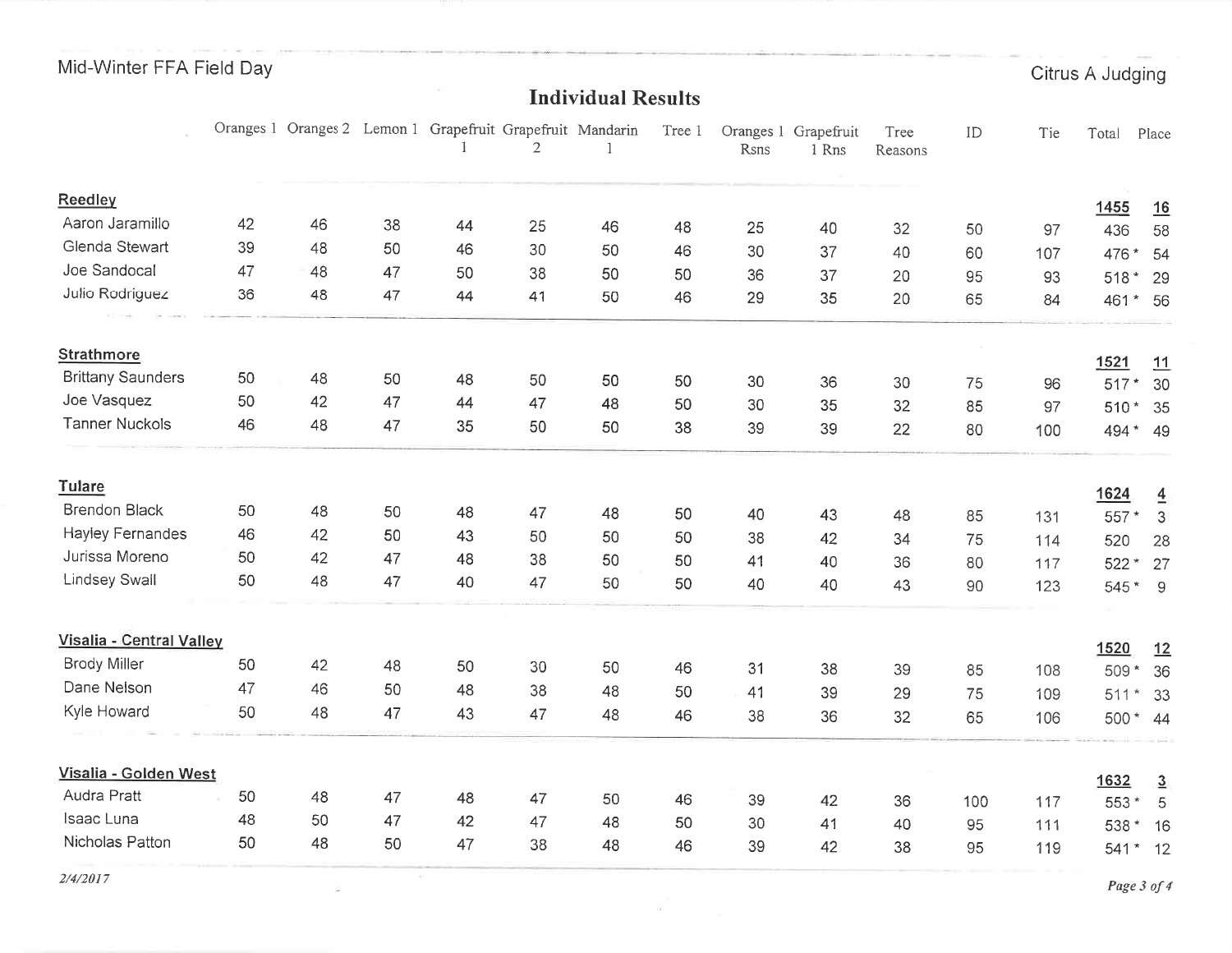#### Individual Results

|                     |    | Oranges 1 Oranges 2 Lemon 1 Grapefruit Grapefruit Mandarin |    |    |    |    | Tree 1 | Rsns | Oranges 1 Grapefruit<br>1 Rns | Tree<br>Reasons | ID | Tie | Total    | Place           |
|---------------------|----|------------------------------------------------------------|----|----|----|----|--------|------|-------------------------------|-----------------|----|-----|----------|-----------------|
| Visalia - Mt Witney |    |                                                            |    |    |    |    |        |      |                               |                 |    |     | 1594     | $\underline{8}$ |
| Azariah Jarrells    | 40 | 48                                                         | 50 | 47 | 26 | 48 | 50     | 30   | 38                            | 28              | 90 | 96  | 495      | 48              |
| Donovon Nelson      | 50 | 48                                                         | 50 | 50 | 41 | 50 | 50     | 45   | 41                            | 40              | 95 | 126 | $560*2$  |                 |
| Julia Rivas         | 50 | 50                                                         | 32 | 44 | 47 | 50 | 50     | 39   | 41                            | 40              | 85 | 120 | 528 * 22 |                 |
| Kevin Winterton     | 46 | 48                                                         | 42 | 46 | 41 | 48 | 50     | 29   | 41                            | 30              | 85 | 100 | 506 * 39 |                 |
| Woodlake            |    |                                                            |    |    |    |    |        |      |                               |                 |    |     | 1603     | 6               |
| Anthony Guzman      | 50 | 48                                                         | 47 | 40 | 47 | 50 | 50     | 38   | 41                            | 38              | 75 | 117 | $524*$   | - 25            |
| Dia Martinez        | 36 | 48                                                         | 47 | 48 | 47 | 48 | 50     | 35   | 39                            | 40              | 85 | 114 | 523 * 26 |                 |
| Edith Guijon        | 50 | 48                                                         | 47 | 40 | 50 | 44 | 50     | 44   | 42                            | 46              | 95 | 132 | 556*     | 4               |

Ties Broken by Reasons. Top three scores used to calculate team score.

\* Scores used to compute team score

| <b>Class</b>        | Max Score Official Cut 1 Cut 2 Cut 3 |      |                |                |   |
|---------------------|--------------------------------------|------|----------------|----------------|---|
| 01 Oranges 1        | 50                                   | 1234 | 2              | 4              | 3 |
| 02 Oranges 2        | 50                                   | 2341 | 2              | 4              | 2 |
| 03 Lemon 1          | 50                                   | 4123 | 3              | 3              | 2 |
| 04 Grapefruit 1     | 50                                   | 1234 | 2              | 3              | 4 |
| 05 Grapefruit 2     | 50                                   | 1432 | 2              | 3              | 3 |
| 06 Mandarin 1       | 50                                   | 1423 | $\overline{2}$ | $\overline{2}$ | 4 |
| 07 Tree 1           | 50                                   | 1243 | $\overline{2}$ | 4              | 4 |
| 08 Oranges 1 Rsns   | 50                                   | ٠    |                |                |   |
| 09 Grapefruit 1 Rns | 50                                   | 말    |                |                |   |
| 10 Tree Reasons     | 50                                   |      |                |                |   |
| ID<br>R             | 100                                  |      |                |                |   |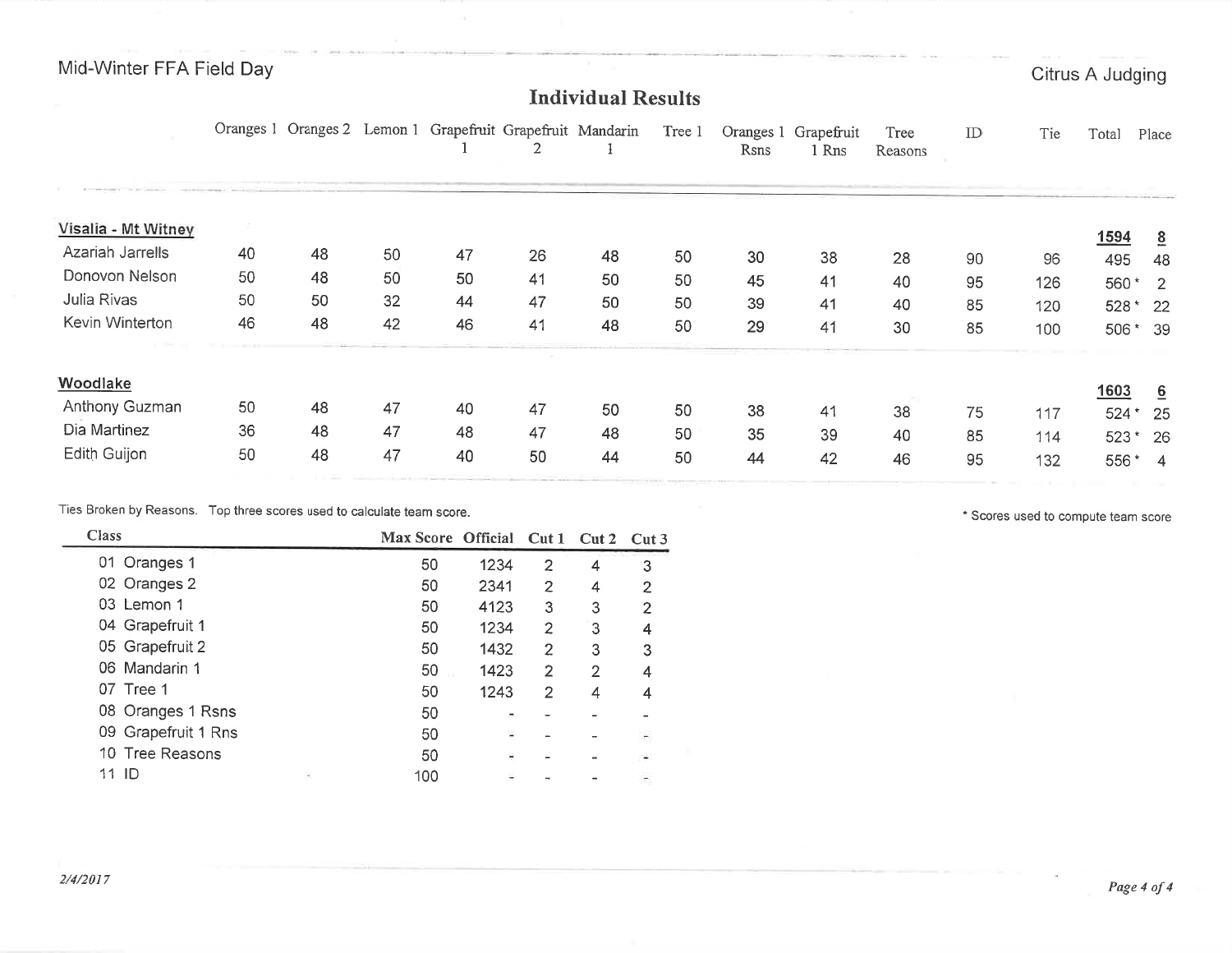G.

| <b>Sub Contest</b> | <b>Placing Name</b> |                      | <b>Score</b> | <b>Team</b>           |
|--------------------|---------------------|----------------------|--------------|-----------------------|
| Oranges            | $\mathbf{1}$        | Dilan Basila         | 145          | <b>Minarets</b>       |
|                    |                     | 2 Hunter Seymore     | 143          | <b>El Diamante</b>    |
|                    |                     | 3 Donovon Nelson     | 143          | Visalia - Mt Witney   |
|                    |                     | 4 Edith Guijon       | 142          | Woodlake              |
|                    |                     | 5 Mckenna Rodgers    | 142          | Porterville           |
| Grapefruit         |                     | 1 Paola Zarate       | 139          | Pioneer Valley        |
|                    |                     | 2 Brendon Black      | 138          | Tulare                |
|                    |                     | 3 Audra Pratt        | 137          | Visalia - Golden West |
|                    |                     | 4 Travis E Daniel    | 137          | Corcoran              |
|                    |                     | 5 Alexis Fringer     | 136          | <b>Minarets</b>       |
| Lemon/Mandarin     |                     | 1 Kaylee Faria       | 100          | El Diamante           |
|                    | 2                   | Donovon Nelson       | 100          | Visalia - Mt Witney   |
|                    |                     | 3 Kaitlyn McFarland  | 100          | Exeter                |
|                    |                     | 4 Adriana Ramirez    | 100          | Pioneer Valley        |
|                    |                     | 5 Hayley Fernandes   | 100          | Tulare                |
| ID                 |                     | 1 Kaitlyn McFarland  | 100          | Exeter                |
|                    |                     | 2 Audra Pratt        | 100          | Visalia - Golden West |
|                    | 3                   | Brayden Leyva        | 95           | Porterville - Monache |
|                    | 4                   | Edith Guijon         | 95           | Woodlake              |
|                    |                     | 5 Donovon Nelson     | 95           | Visalia - Mt Witney   |
| <b>Trees</b>       |                     | 1 Brayden Leyva      | 99           | Porterville - Monache |
|                    | 2                   | <b>Brendon Black</b> | 98           | Tulare                |
|                    |                     | 3 Edith Guijon       | 96           | Woodlake              |
|                    | 4                   | Dilan Basila         | 96           | <b>Minarets</b>       |
|                    |                     | 5 Lily Serrato       | 95           | Porterville - Monache |

 $\infty$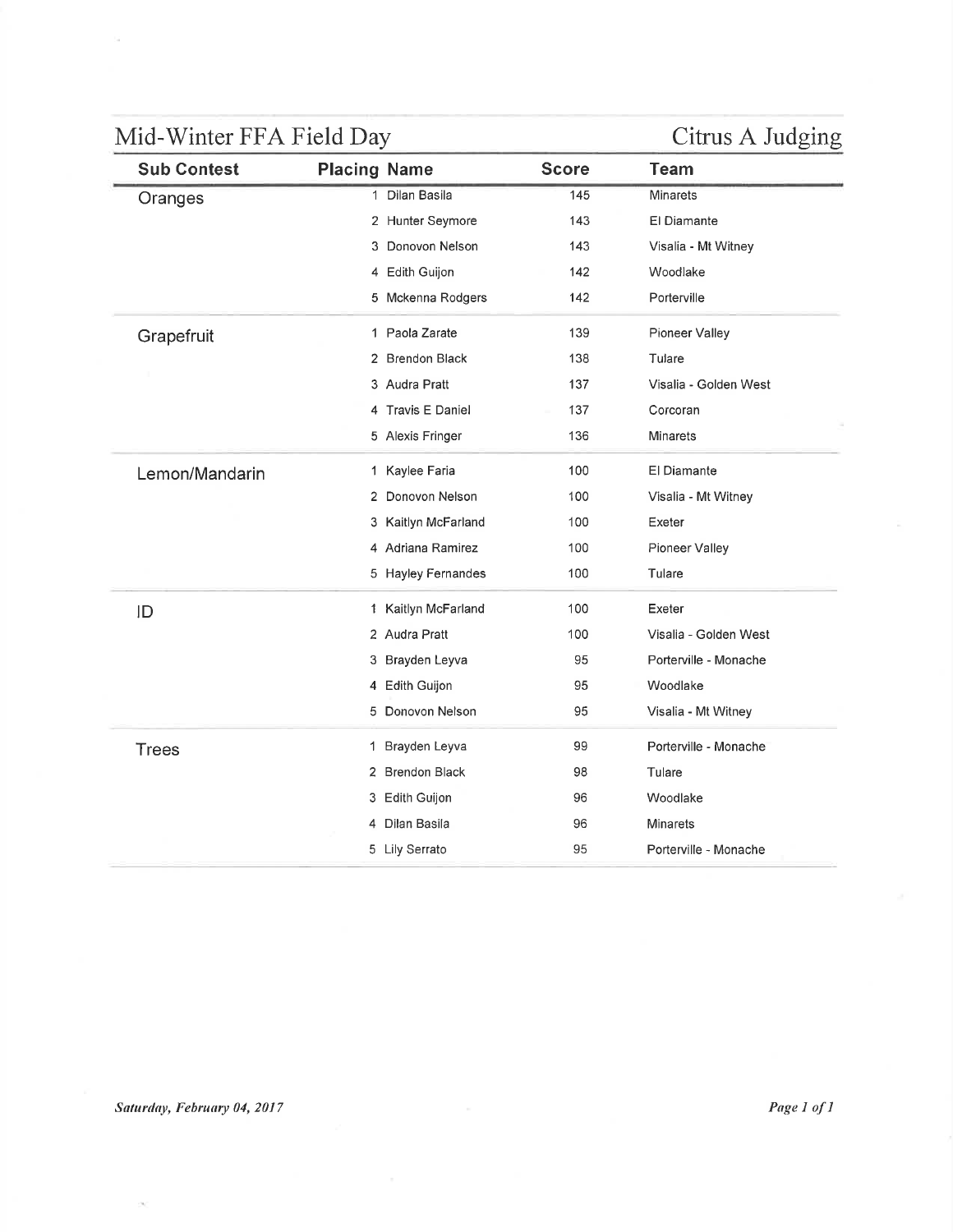| Oranges        | $\overline{1}$ | Minarets              | 418 |
|----------------|----------------|-----------------------|-----|
|                |                |                       |     |
|                | $\overline{2}$ | Porterville - Monache | 412 |
|                | $\mathfrak{S}$ | Arvin                 | 410 |
|                | 4              | Tulare                | 409 |
|                | 5              | Visalia - Mt Witney   | 405 |
| Grapefruit     | $\mathbf{1}$   | Minarets              | 402 |
|                | $\overline{2}$ | Woodlake              | 394 |
|                | 3              | Visalia - Golden West | 394 |
|                | 4              | Exeter                | 394 |
|                | 5              | El Diamante           | 393 |
| Lemon/Mandarin | $\mathbf{1}$   | Reedley               | 294 |
|                | $\overline{2}$ | Exeter                | 293 |
|                | 3              | Porterville - Monache | 292 |
|                | 4              | Tulare                | 292 |
|                | $\,$ 5 $\,$    | Strathmore            | 292 |
| ID             | $\mathbf{1}$   | Visalia - Golden West | 290 |
|                | $\overline{2}$ | Visalia - Mt Witney   | 265 |
|                | 3              | Porterville - Monache | 260 |
|                | 4              | Minarets              | 260 |
|                | 5              | El Diamante           | 255 |
| <b>Trees</b>   | $\mathbf{1}$   | Porterville - Monache | 280 |
|                | 2              | Tulare                | 277 |
|                | 3              | El Diamante           | 274 |
|                | 4              | Woodlake              | 274 |
|                | 5              | Minarets              | 267 |